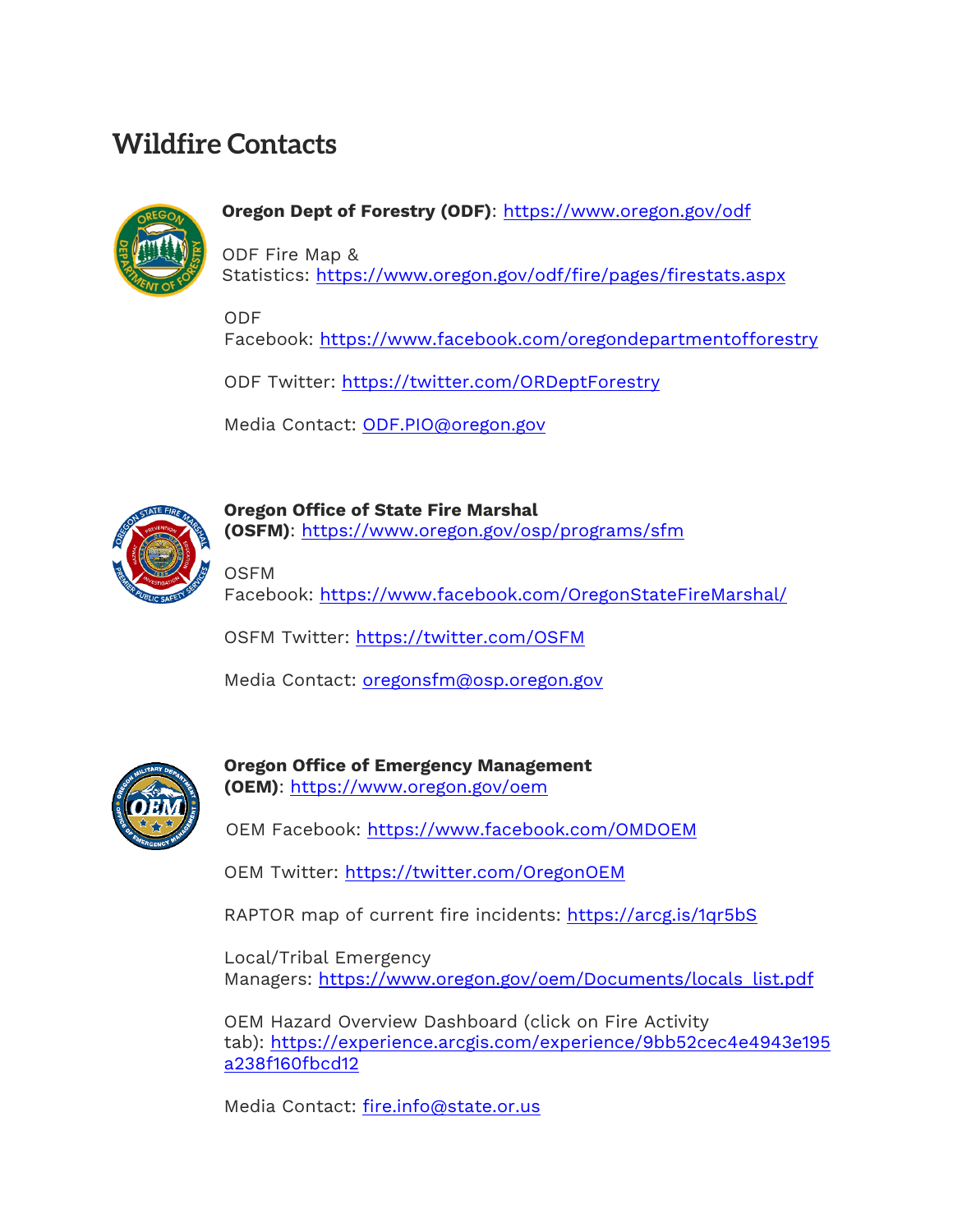

**American Red Cross Cascades Region**: <https://www.redcross.org/local/oregon.html>

Red Cross Facebook: <https://www.facebook.com/RedCrossCascades>

**American Red Cross** 

Red Cross Twitter: <https://twitter.com/RedCrossCasc>

Media Contact: [chad.carter@redcross.org](mailto:chad.carter@redcross.org)



**211info:** [https://www.2](https://www.211info.org/) 11info.org

Call 211 or 503-222-5555

Text your zip code to 898-211

Media Contact: [support@211info.org](mailto:support@211info.org)



**Oregon Dept of Transportation (ODOT):** <https://www.oregon.gov/odot> ODOT Facebook: <https://www.facebook.com/OregonDOT>

ODOT Twitter: <https://twitter.com/OregonDOT>

[tripcheck.com](https://www.tripcheck.com/) or 5-1-1

Media Contact: [elizabeth.mcintire@odot.oregon.gov](mailto:elizabeth.mcintire@odot.oregon.gov)



**Oregon Dept of Environmental Quality (ODEQ)**: <https://www.oregon.gov/deq/pages/index.aspx>

Oregon Smoke Information: [https://oregonsmoke.blogspot.com](https://oregonsmoke.blogspot.com/)

Air Quality Index: <https://www.oregon.gov/deq/aq/Pages/aqi.aspx>

State of Oregon Department of Environmental Quality

DEQ Twitter: <https://twitter.com/ORSmokeInfo> Media Contact: [jennifer.flynt@state.or.us](mailto:jennifer.flynt@state.or.us)